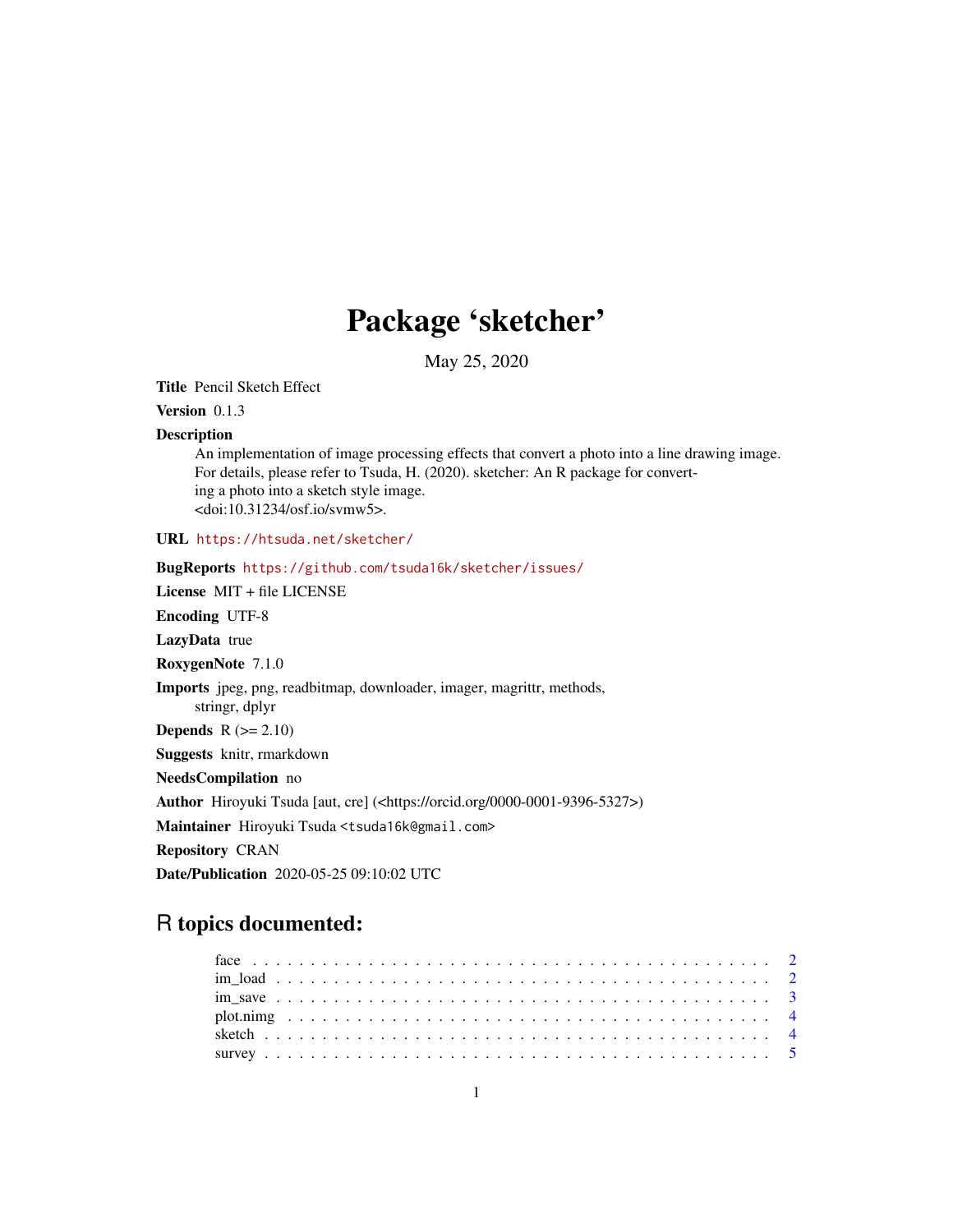#### <span id="page-1-0"></span>**Index** [7](#page-6-0) **7**

#### Description

A photograph obtained from a free stock photos site. pexels.com/photo/man-about-to-touch-hisface-wearing-blue-suit-718261/

#### Usage

face

#### Format

An array with 600 x 460 \* 3 dimensions. Each dimension represents y-coordinate, x-coordinate, and color channel.

#### Examples

plot(face)

im\_load *Load image from file or URL*

#### Description

Load image from file or URL

#### Usage

im\_load(file, name)

#### Arguments

| file | path to file or URL                                                       |
|------|---------------------------------------------------------------------------|
| name | a string for name attribute. if missing, inferred from the file argument. |

#### Value

an array of image data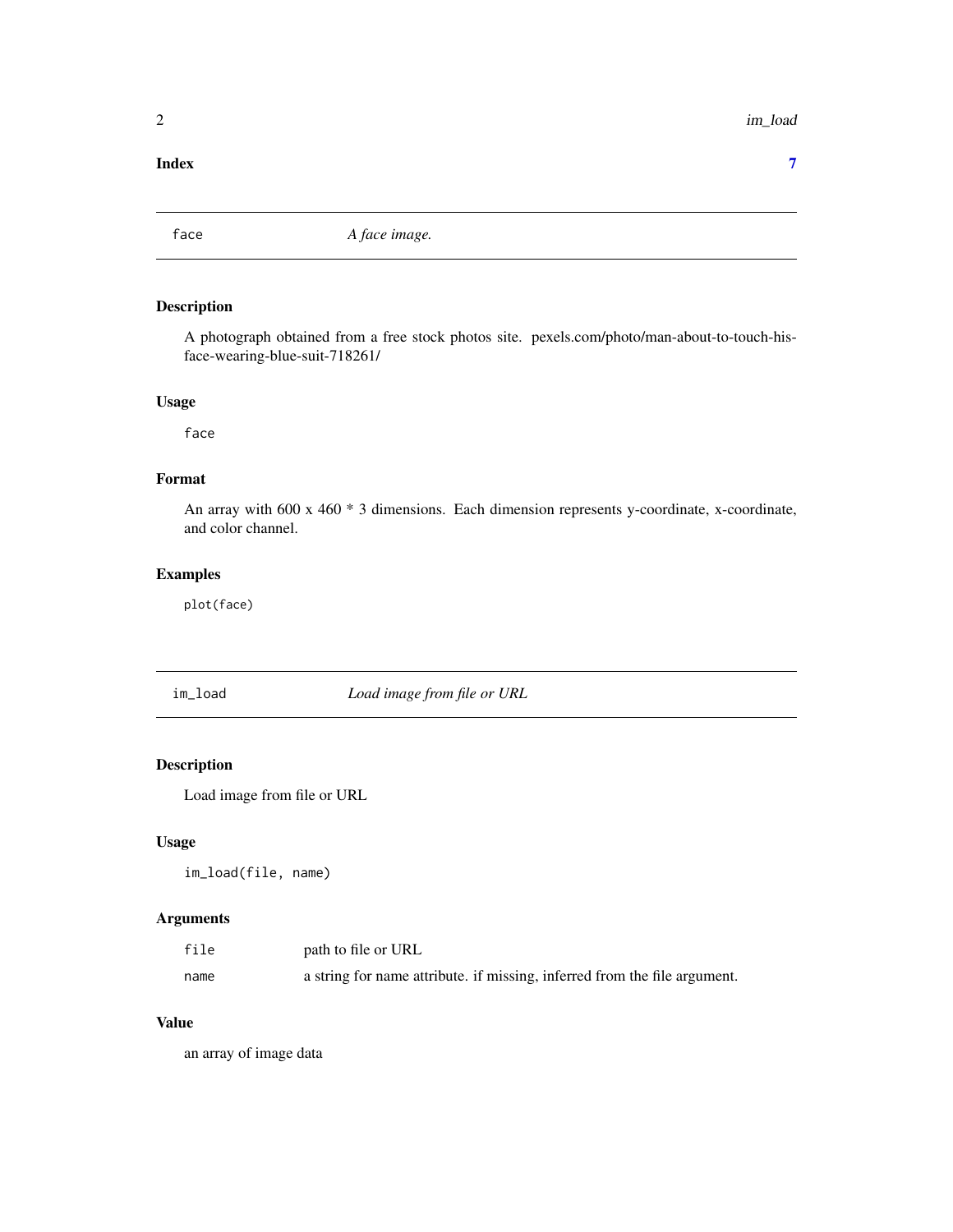#### <span id="page-2-0"></span>im\_save 3

#### Examples

```
## Not run:
# load an image from disk
im = im_load("path/to/your/image.jpg")
plot(im)
# load an image from URL
im = im_load("http://placehold.jp/150x150.png")
```
## End(Not run)

im\_save *Save an image to disk*

#### Description

Save an image to disk

#### Usage

 $im\_save(im, name, path, format = "png", quality = 0.95)$ 

#### Arguments

| im      | An image.                                                              |
|---------|------------------------------------------------------------------------|
| name    | Name of the image file.                                                |
| path    | Path to file.                                                          |
| format  | Image format. Either "jpg", "png", "tiff", or "bmp". Default is "png". |
| quality | (ipg only) default is 0.95. Higher quality means less compression.     |

#### Value

No return value, called for side effects.

#### Examples

```
## Not run:
im = sketch(face)
# im.png is saved to the current working directory
im_save( im, name = "im", path = getwd() )
# myimage.jpg is saved to a specified directory
im_save( im, name = "myimage", path = "path/to/image", format = "jpg" )
## End(Not run)
```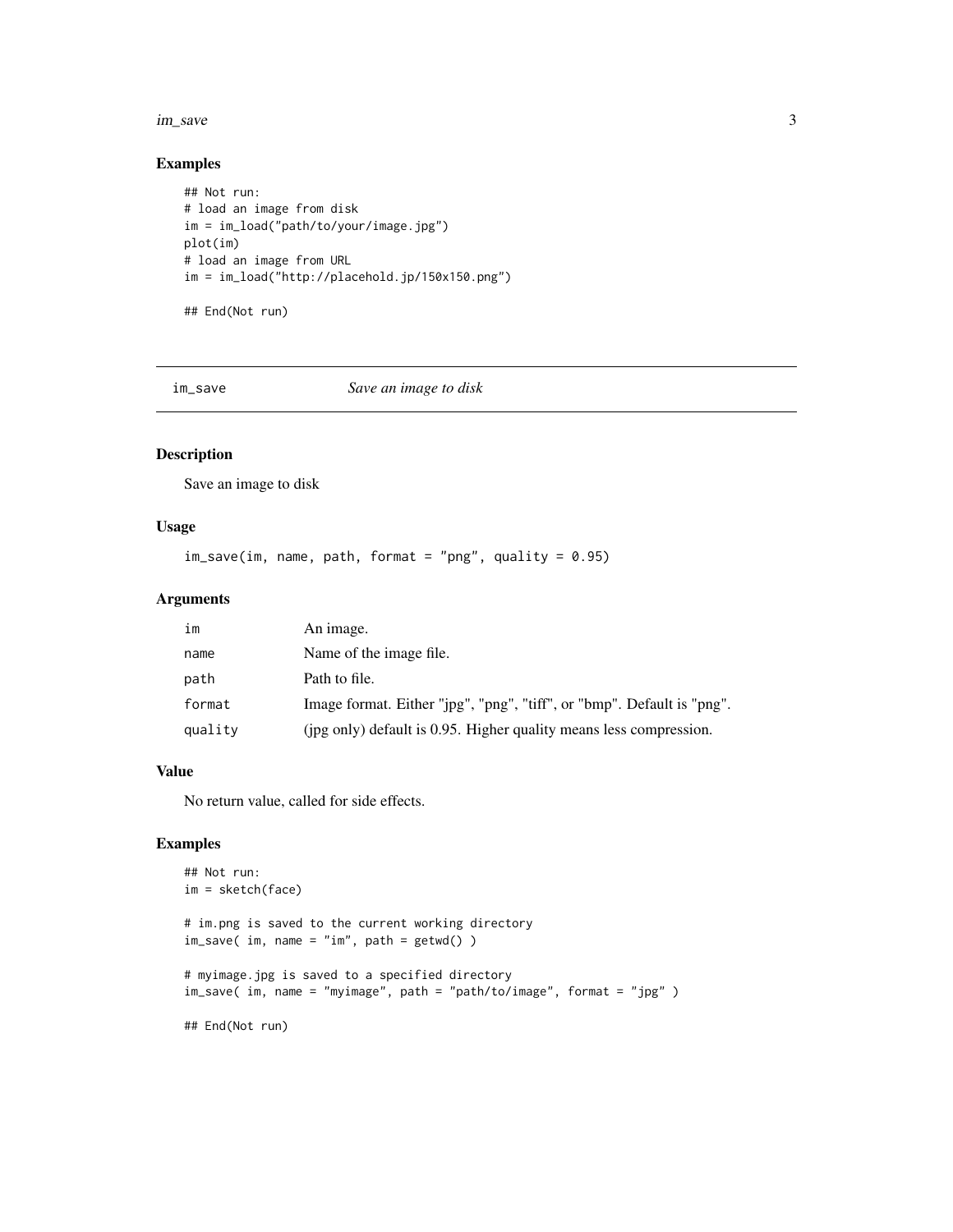<span id="page-3-0"></span>

#### Description

Display an image

#### Usage

```
## S3 method for class 'nimg'
plot(x, rescale = FALSE, ...)
```
#### Arguments

| $\mathsf{x}$            | an image                                                                 |
|-------------------------|--------------------------------------------------------------------------|
| rescale                 | logical. if true, then pixel value is rescaled to range between 0 and 1. |
| $\cdot$ $\cdot$ $\cdot$ | other parameters to be passed to plot. default                           |

#### Value

No return value, called for side effects.

#### Examples

plot(face)

sketch *Apply the sketch effect on an image*

#### Description

Apply the sketch effect on an image

#### Usage

```
sketch(
  im,
  style = 1,
 lineweight = 1,
  smooth = ceiling(lineweight),
 gain = 0.02,contrast = NULL,
 shadow = 0,max.size = 2048\mathcal{L}
```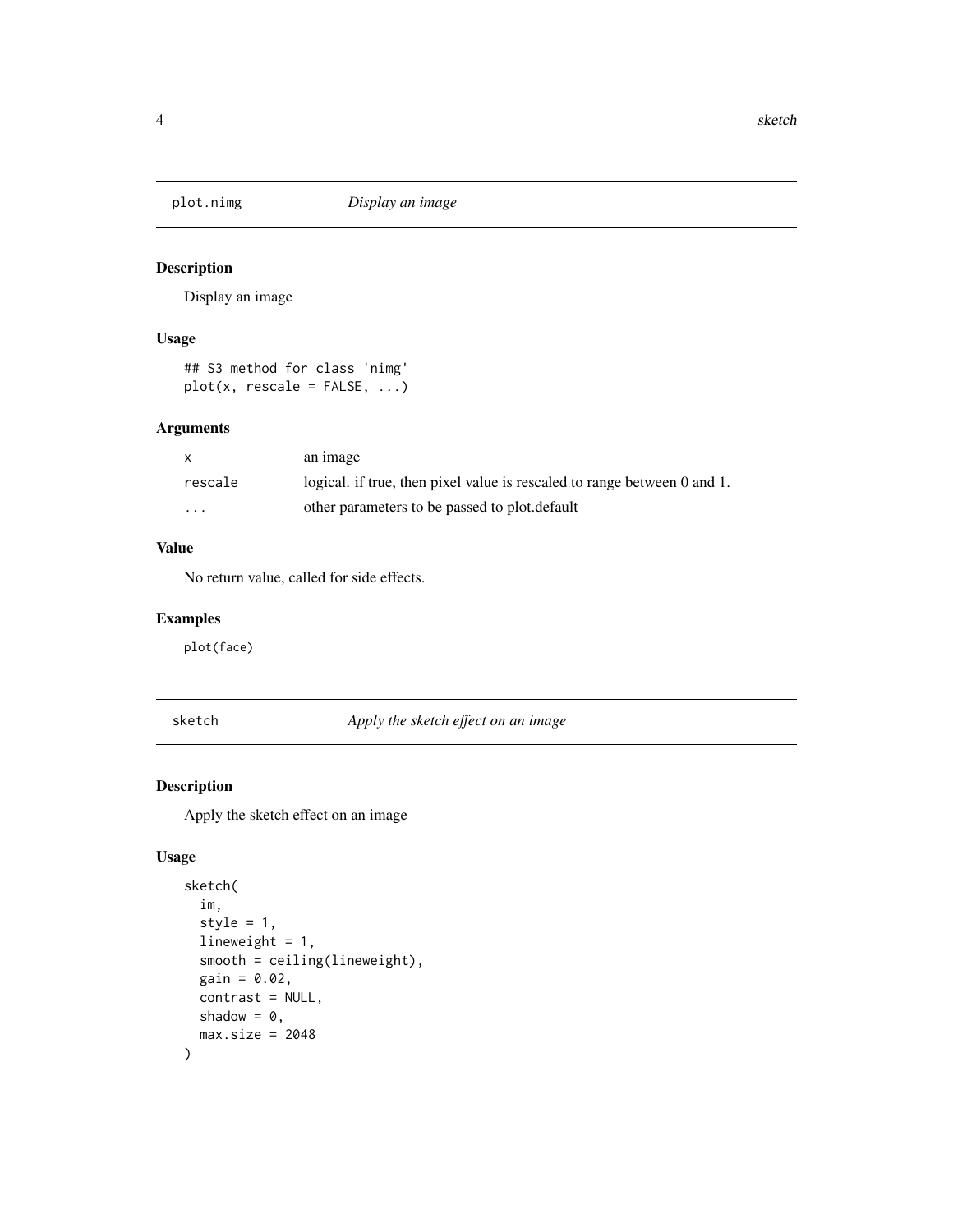#### <span id="page-4-0"></span>survey 50 and 50 and 50 and 50 and 50 and 50 and 50 and 50 and 50 and 50 and 50 and 50 and 50 and 50 and 50 and 50 and 50 and 50 and 50 and 50 and 50 and 50 and 50 and 50 and 50 and 50 and 50 and 50 and 50 and 50 and 50 an

#### Arguments

| im         | an image (array).                                                      |
|------------|------------------------------------------------------------------------|
| style      | a numeric (integer). Either 1 or 2.                                    |
| lineweight | a numeric. Strength of lines.                                          |
| smooth     | a numeric (integer). Smoothness of image texture.                      |
| gain       | a numeric between 0 and 1. Can be used to reduce noise in dim regions. |
| contrast   | a numeric (integer). Adjusts the image contrast.                       |
| shadow     | a numeric between 0 and 1                                              |
| max.size   | maximum image resolution (width or height) of the output image         |

#### Value

an image.

#### Examples

```
im = sketch(face)
plot(im)
## Not run:
im = im_load("path/to/your/image.jpg")
plot(im)
## End(Not run)
```
survey *Create multiple sketches at once and combine them into a single image*

#### Description

It is often necessary to find optimal sketch style parameters for your task. With this function, you can easily compare the effects of different style parameters.

#### Usage

```
survey(
  im,
  style = 1,
 weight_levels = c(1, 2, 4),
  smooth\_levels = c(1, 2, 4),gain = 0.02,
  contrast = NULL,
  shadow = 0,verbose = TRUE
\mathcal{E}
```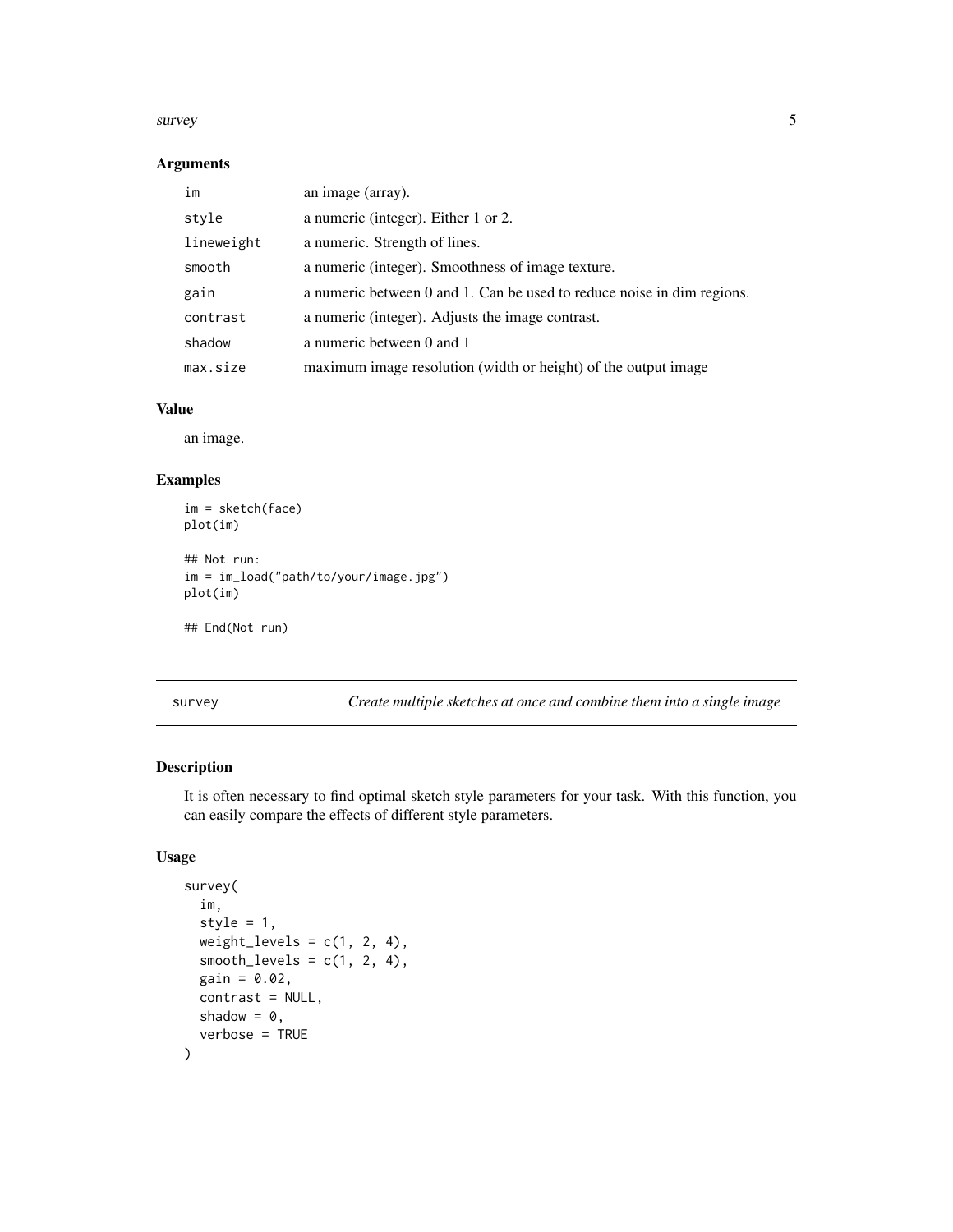#### Arguments

| im            | an image.                                                              |
|---------------|------------------------------------------------------------------------|
| style         | numeric (integer). Either 1 (edge-focused) or 2 (smooth gradient)      |
| weight_levels | numeric (integer). a vector of lineweight values                       |
| smooth_levels | numeric (integer). a vector of smooth values                           |
| gain          | a numeric between 0 and 1. Can be used to reduce noise in dim regions. |
| contrast      | numeric (integer). Adjusts the image contrast.                         |
| shadow        | a numeric between 0 and 1                                              |
| verbose       | If TRUE (default), progress information is displayed in the Console.   |

#### Value

an array of the sketched image.

#### Examples

```
im = survey(face, style = 1, weight\_levels = c(1, 3), smooth\_levels = c(1, 3), shadow = 0.3)plot(im)
```